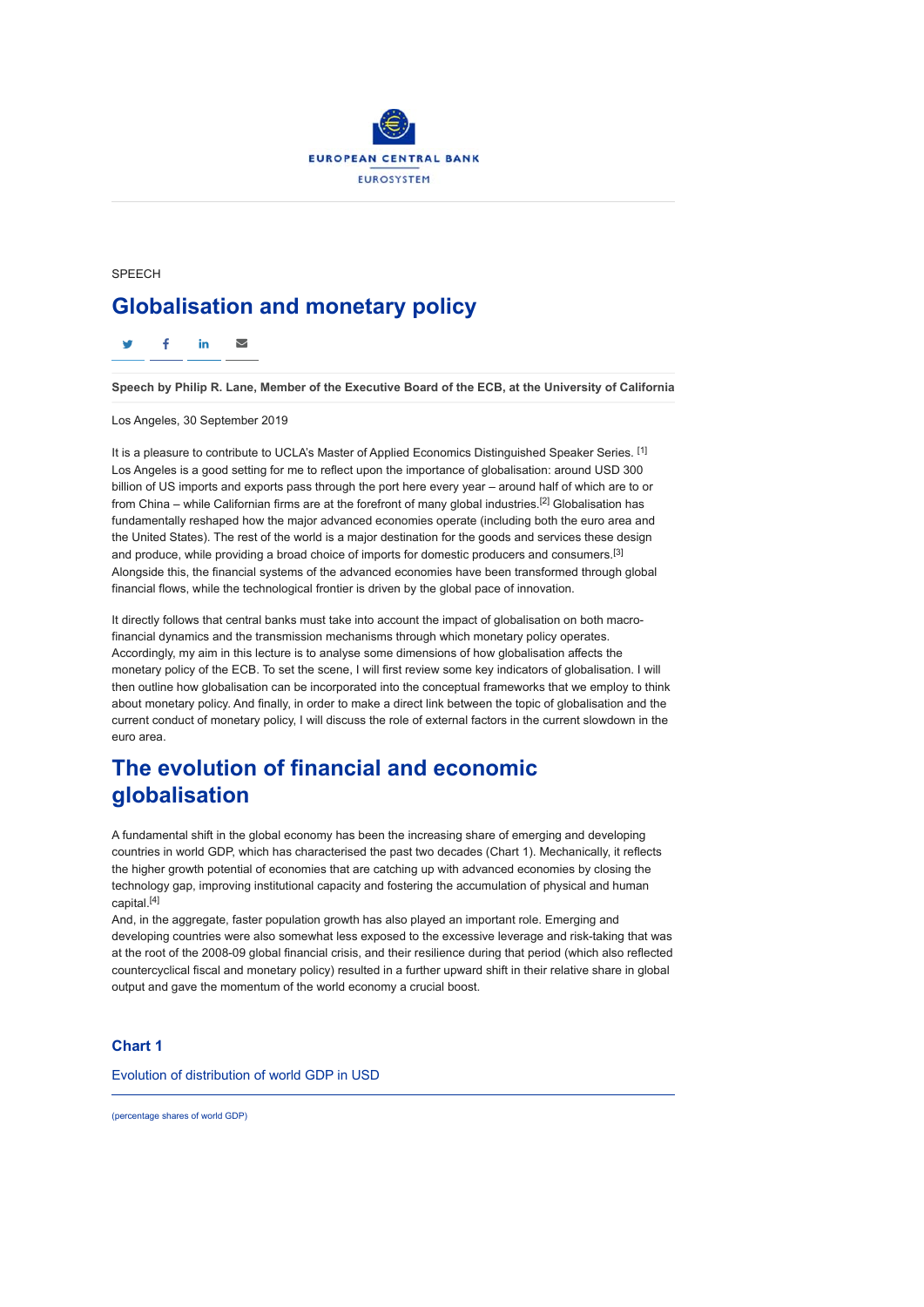

Sources: IMF World Development Indicators and Haver Analytics.

The growing contribution of emerging market economies to global GDP is mirrored in their rising contribution to global trade, as you can see in Chart 2.

## **Chart 2**

#### Evolution of distribution of world nominal imports in USD

(percentage shares of total imports)



Sources: IMF World Development Indicators, IMF World Economic Outlook and Haver Analytics. Note: For the euro area, the data shown reflect imports of goods and services from outside the euro area.

The expansion in international trade has been accompanied by the integration of production activities across borders, both through the expansion of multinational firms and the complex production chains that link firms specialising in different production stages across countries (Chart 3).

## **Chart 3**

Global value chain participation

(foreign value added as a percentage of gross exports)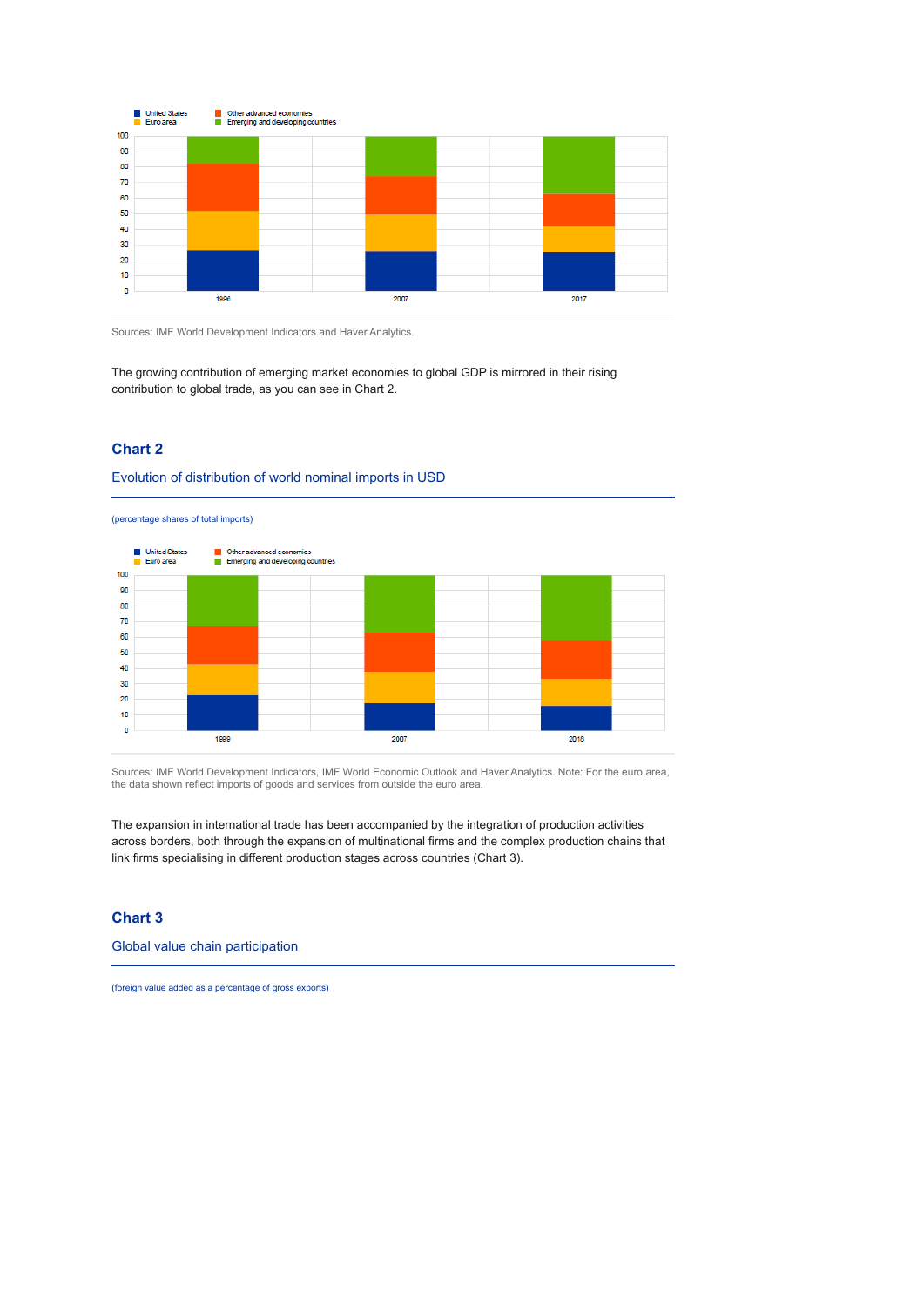

Sources: UNCTAED EORA database and ECB staff calculations.Notes: The global value chain participation figure for 2018 is based on now-casting. The sample includes 190 countries.

Turning to financial globalisation, indicators of international financial trade increased from the early 1990s until the global financial crisis and have essentially moved in proportion to global output growth since then (Chart 4).

## **Chart 4**

#### Evolution of external assets

(percentage shares of world GDP)



Sources: External Wealth of Nations database (Lane and Milesi-Ferretti) and ECB staff calculations. Note: Aggregates for<br>advanced economies, financial centres and emerging and developing countries are defined as in Lane, P

One explanation for the pause in the rise in cross-border asset holdings is a composition effect. While emerging economies account for an increasing share of global GDP, these remain less financially integrated than advanced economies. Another reason is the contraction in debt instruments as a percentage of world output, which has been partially counterbalanced by a rise in direct investment and, to a lesser extent, in portfolio equity positions (Chart 5).

In a recent collaboration with Gian Maria Milesi-Ferretti, we have documented that this expansion of foreign direct investment primarily reflects positions vis-à-vis international financial centres.[5] This phenomenon is, in turn, related to the corporate structure of large multinational corporations. The decline in foreign ownership of debt instruments, by contrast, is partly the legacy of the euro debt crisis.<sup>[6]</sup>

## **Chart 5**

Change in ratio of external assets to world GDP, 2007-17

(percentage shares of world GDP)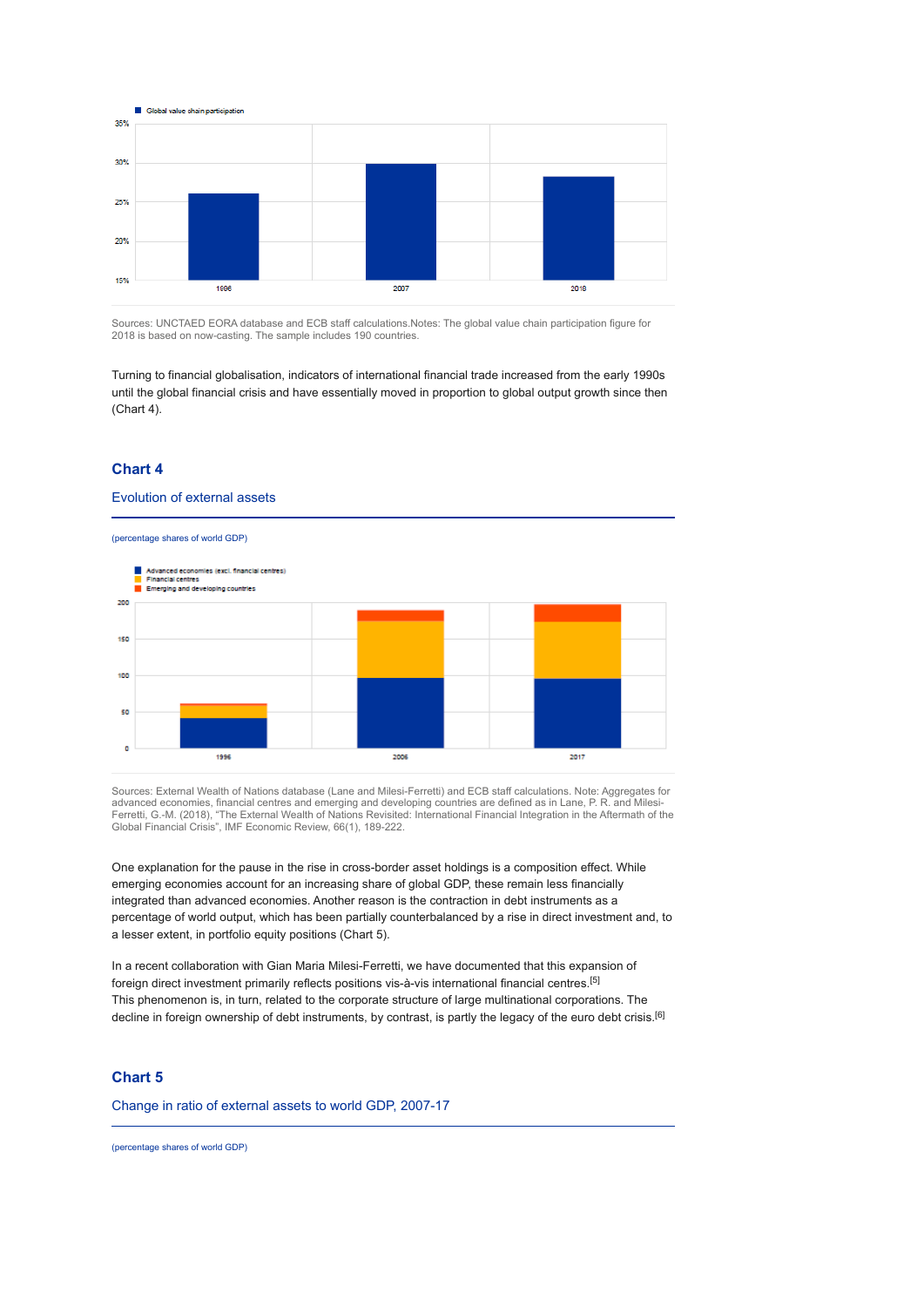

Sources: External Wealth of Nations database (Lane and Milesi-Ferretti) and ECB staff calculations.

Over time there has also been a substantial increase in the degree of correlation across countries and across a range of macroeconomic and financial indicators (Chart 6).[7]

While common shocks undoubtedly play a central role in explaining these high correlations, it seems plausible that the increase in the extent of real and financial linkages may also have contributed to this pattern. To take just one example, Chart 7 shows the striking correlation between global capital flows and a global factor of equity returns.<sup>[8]</sup>

The role of common international factors in the determination of yield curves has also been widely documented. I will return to the interlinkages between the US dollar and euro-denominated bond yield curves later on but, at a global level, the demand from emerging and developing economies for safe assets has been a contributing factor to the compression of term premia both in the United States and in Europe.[9]

From a central banking perspective, there is much interest in the active research debate on whether and how globalisation may influence inflation outcomes, with the recent paper by Kristin Forbes just the latest contribution to this debate.<sup>[10]</sup>

At the same time, it is worth keeping in mind that the average correlation of inflation across countries has actually slightly decreased compared with the 1990s. Moreover, while commodity price fluctuations are an important common factor influencing headline inflation around the world, core inflation is less correlated across countries than headline inflation. Recent research has also emphasised that cross-country correlations of inflation tend to be smaller at longer horizons.<sup>[11]</sup>

## **Chart 6**

Distribution of pairwise cross-country correlations of selected real and financial variables

(y-axis: fraction; x-axis: correlation coefficient)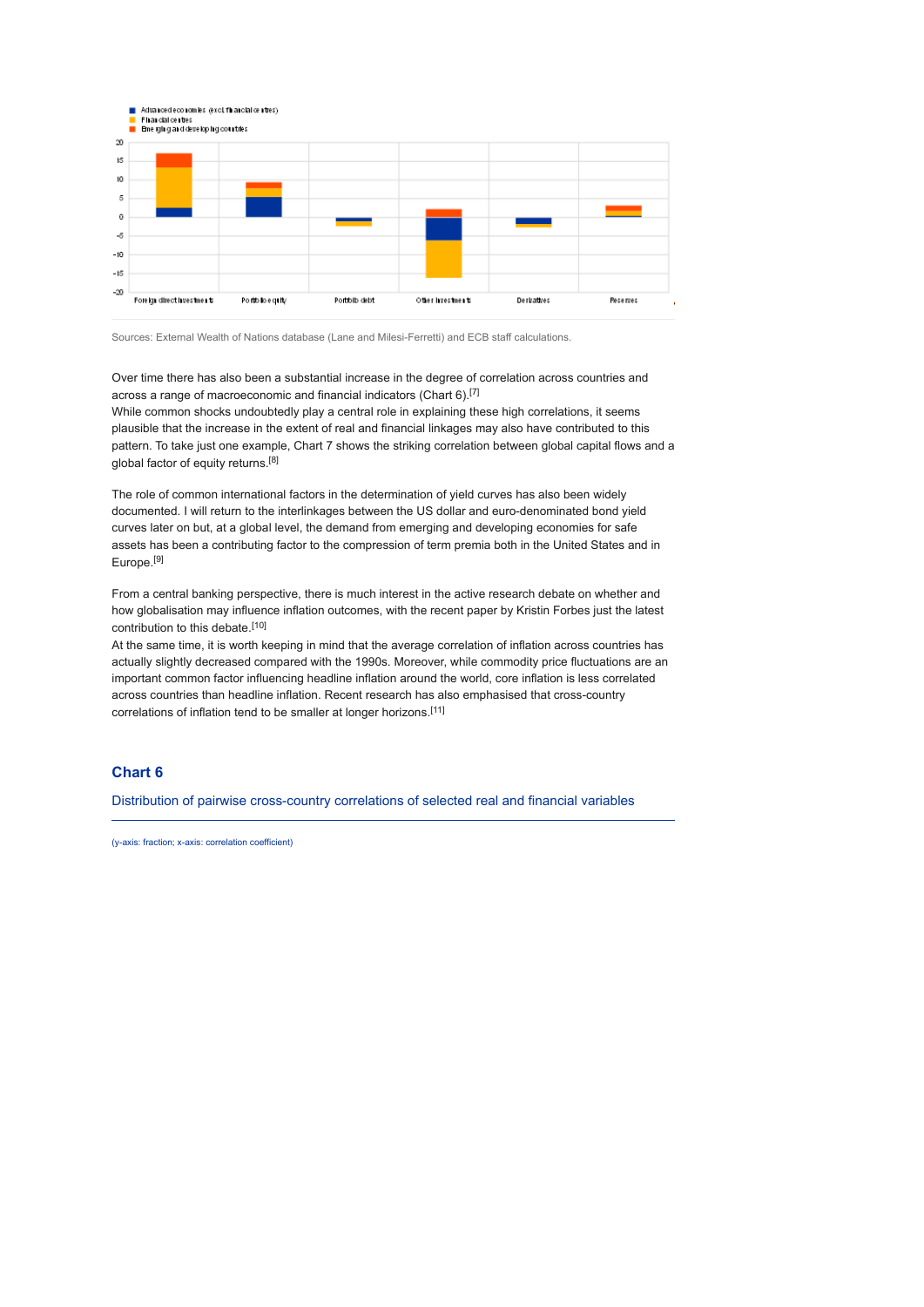

Sources: Ca' Zorzi, M. et al. (2019) op. cit., IMF World Development Indicators, Bloomberg and IMF Global Financial<br>Stability Report. Notes: The data cover 53 advanced and emerging economies at annual frequency. The solid

## **Chart 7**

Capital flows and Global Stock Market Factor since the 1990s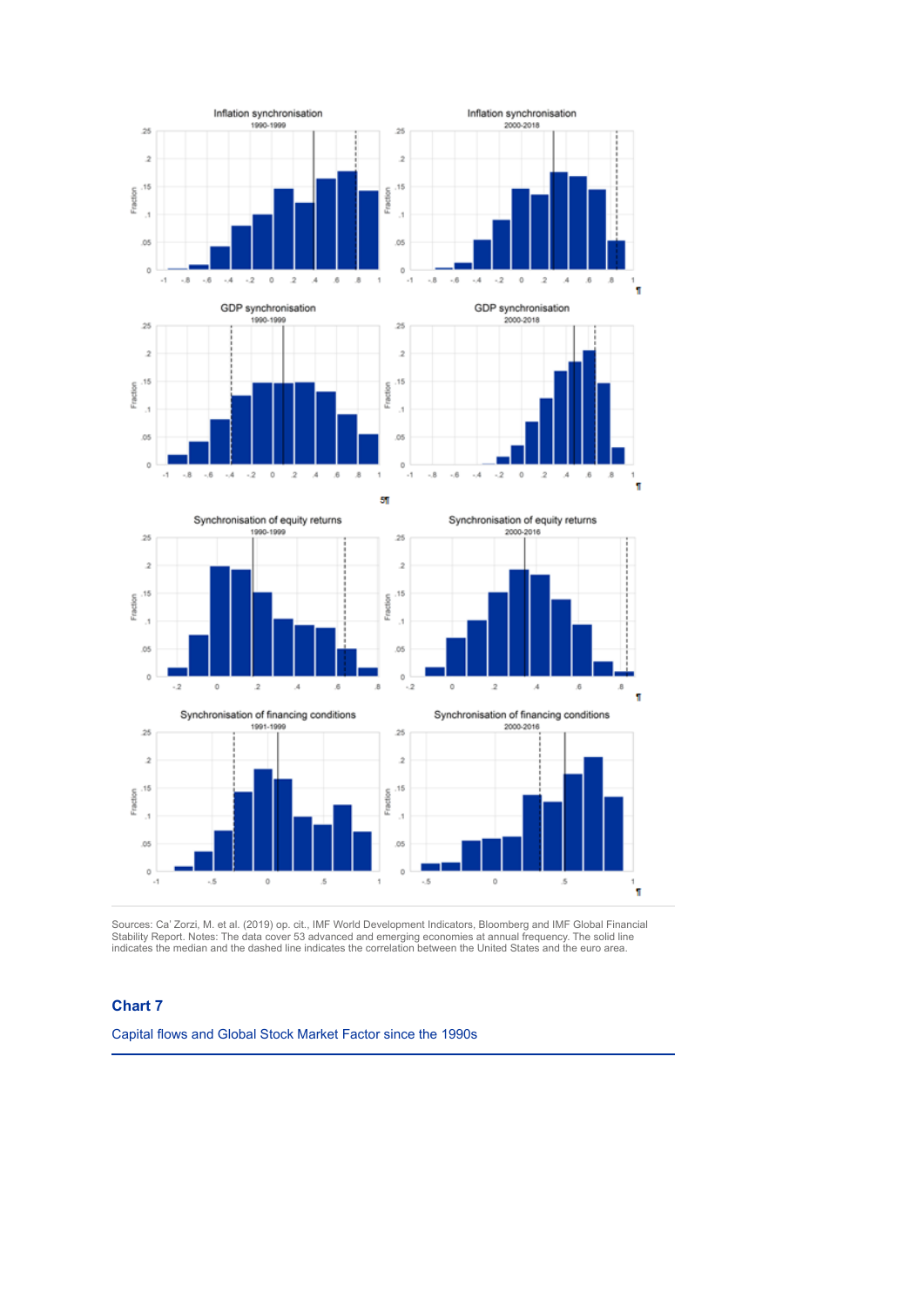

Sources: Habib, M. and F. Venditti (2019), op. cit. Notes: Capital flows are a four-quarters moving average of total "gross capital inflows" aggregated over 50 economies and reported as a percentage of total GDP. The global stock market factor is constructed from a dynamic factor model for stock returns in 63 countries.Latest observation: Q2 2018.

The increase in international financial integration in recent decades has also been accompanied by the emergence of larger and more persistent external imbalances. This stands in contrast to the limited external imbalances observed in the 1960s and 1970s.[12]

While current account imbalances largely narrowed after the global financial crisis, a striking feature of the current configuration is that the euro area is running a substantial surplus, while the largest external deficit is run by the United States (Chart 8).

### **Chart 8**

### Evolution of current account balances

(percentage shares of world GDP)

 $\ddotsc$ <mark>ia Ott</mark>er advar cedecorom les<br>■ Emerging and develop in gconnities Unifed States **CO** Euroaea  $20$  $15$  $10$  $05$  $\cdot$  0.0  $-0.5$  $-1.0$  $-1.5$  $-2.0$ 2001 2003 2005 2009 2011 2013 2015 2017 1999 2007

 $\mathbf{r}$ 

Sources: IMF World Economic Outlook and ECB staff calculations.

### **Chart 9**

#### Evolution of net international investment positions

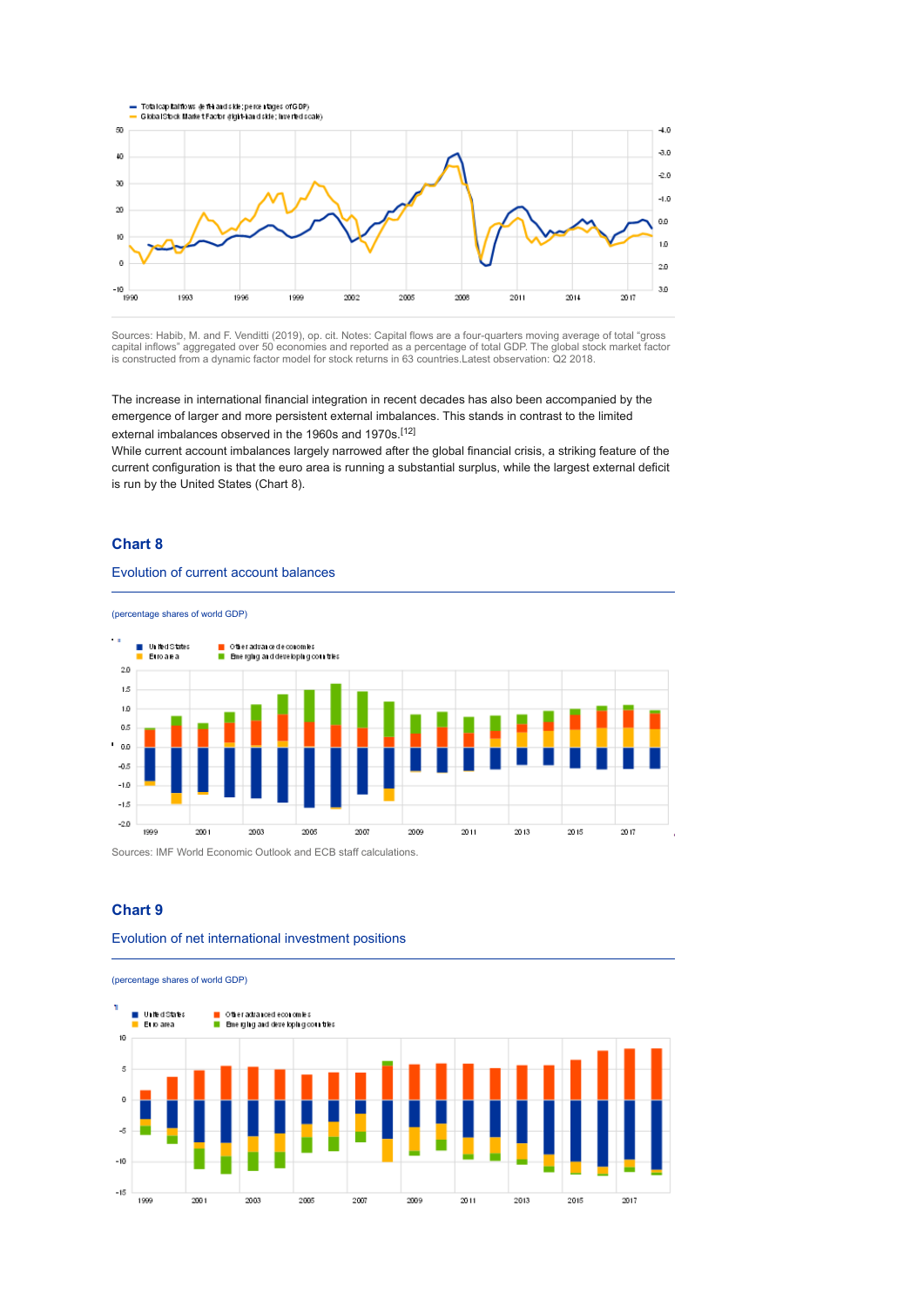Sources: IMF International Financial Statistics and ECB staff calculations.

In terms of external stock imbalances (the difference between external assets and external liabilities), net international investment positions remain substantial and have even widened in recent years (Chart 9).

Finally, the denomination of international trade in goods and assets is heavily concentrated in a small set of currencies: the US dollar has a predominant global role, with the euro the second-ranked global currency and especially important at the regional level (Chart 10). I will return to the some of the implications later, but a wider discussion of the international monetary system is beyond the scope of this lecture.[13]

### **Chart 10**

Snapshot of the international monetary system



Sources: BIS, CLS Bank International, IMF, SWIFT and ECB calculations. See also ECB (2019). Note: The latest data are for the fourth quarter of 2018 or the latest available.

# **Globalisation and monetary policy: conceptual issues**

There are several reasons why globalisation has important implications both for the transmission of shocks and the conduct of monetary policy.

# Globalisation and domestic shocks

While enhanced international risk-sharing should dampen the national impact of economic and financial shocks, the international mobility of factors of capital, labour, finance, firms and technologies can either amplify or dampen shocks.<sup>[14],</sup>

[15] For instance, in relation to amplification, a boost to the domestic business environment can trigger a larger output response than in a closed economy, since the prospect of higher investment returns and higher wages draws in capital and labour from abroad. Conversely, a negative shock may be amplified by capital outflows and net emigration. In terms of cross-border financial integration, a domestic boom-bust cycle can be amplified if domestic residents take on extra foreign leverage during the upswing that then requires additional deleveraging during the downturn.

Similarly, in relation to dampening, firms can opt to extend overseas production or switch to imported inputs if a boom triggers rising domestic cost pressures. In the other direction, if a recession is associated with a decline in domestic costs, the end of the recession can be brought forward by the entry of foreign firms and capital that are attracted by the improvement in the cost base. The dampening of the cycle is also facilitated by international financial risk-sharing, with domestic risks partly transferred to foreign investors through direct ownership and portfolio equity claims, and domestic residents holding diversified portfolios that include foreign assets.[16]

# A shock to export demand

In a globalised economy, external shocks can be a significant driver of the domestic economy. To illustrate the importance of the external sector for the performance of the euro area economy, Chart 8 shows results from a simulation of a negative foreign shock in the ECB's in-house model for the euro area economy, the New Area-Wide Model II.<sup>[17]</sup>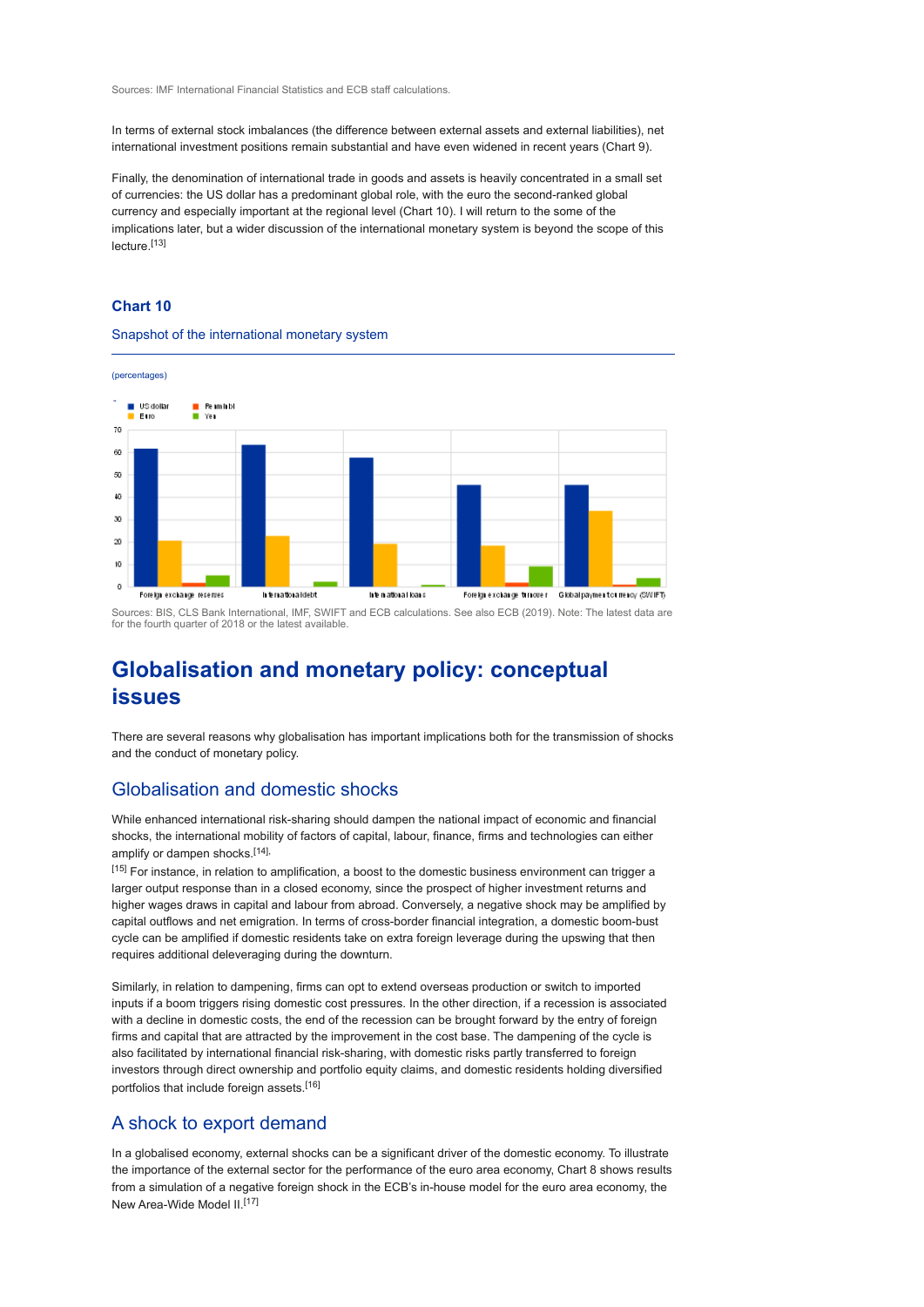In the absence of a monetary policy response, the shock to foreign demand induces substantial declines in exports, output and inflation. However, a reactive monetary policy dampens the shock, since a reduction of the policy interest rate improves financial conditions and stimulates domestic consumption and investment. Chart 11 shows both the potential damage caused by a foreign shock and the pivotal role of monetary policy in determining the ultimate net impact.<sup>[18]</sup>

## **Chart 11**

Effects of an export demand shock on euro area GDP

(percentage deviation from trend/steady state)



Sources: New Area-Wide Model II and ECB calculations.Note: An export preference shock is considered to reflect a drop in exports peaking at 4% deviation from their steady state value. Under exogenous monetary policy the central bank here is assumed not to change its short-term interest rate for six quarter in response to the shock, which is akin to policy being constrained by a lower bound on the short-term interest rate. Under endogenous monetary policy the central bank adjusts its short-term policy rate (a Taylor-rule estimated for the euro area), while the exercise abstracts from other policy instruments. The model is solved under perfect foresight, see for the technical implementation Adjemian, S. and Juillard, M. (2014), "Assessing long run risk in a DSGE model under ZLB with the stochastic extended path approach", mimeo.

# A shock to tariffs

A further illustration of sensitivity to the external environment can be seen in the impact of a "deglobalisation" shock that raises trade costs. In recent years, we have observed a surge in protectionist measures, with a simple metric indicating that the number of harmful interventions has outpaced that of liberalising interventions, especially since mid-2018 (Chart 12).

## **Chart 12**



Evolution of the number of newly implemented trade policy measures

Source: Global Trade Alert.Note: Data adjusted for reporting lags.Latest observation: 2018.

Recent trade tensions and existing and prospective threats (including the risk of a hard Brexit) have the potential to disrupt prices and activity globally.[19]

From a macroeconomic perspective, protectionism can be interpreted as a negative supply shock.<sup>[20]</sup>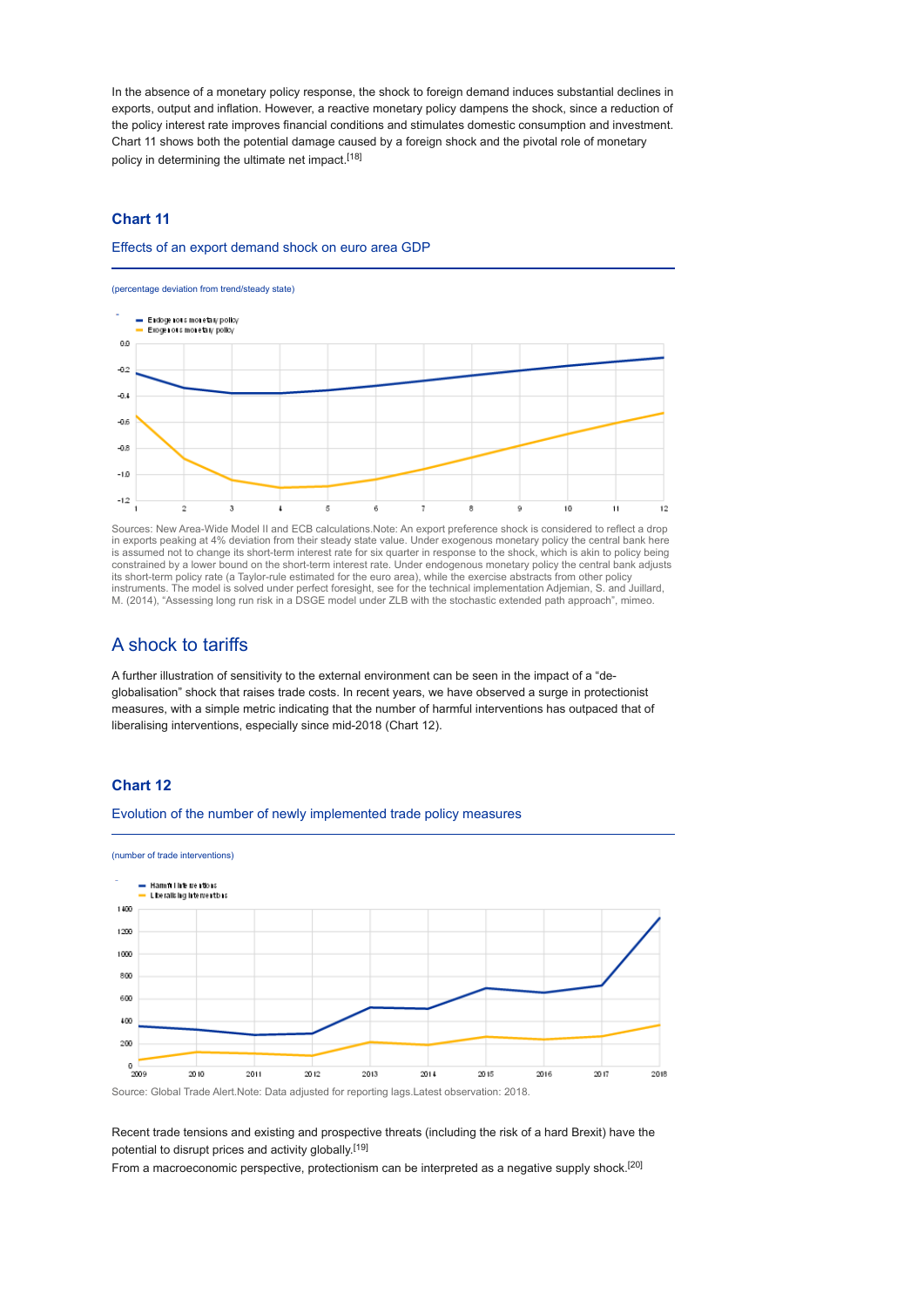More generally, protectionism can influence prices and activity via several channels. First, the increase in trade costs may alter the prices and volumes of internationally traded products (the trade channel). To the extent that producers and distributors pass through the increases in tariff and non-tariff barriers, there will be upward pressure on the prices of imported inputs and final products. These cost pressures work not only via directly imported products, but also via complex international production chains that magnify the effect of any increase in trade costs. Since products cross the border several times during the various stages of production, tariff costs accumulate due to a cascading effect.<sup>[21]</sup>

In the short run, firms may absorb cost increases through lower markups, but the increase in costs should eventually pass through into higher prices. Of course, the way trade cost effects are passed through crucially depends on the margin adjustment of both exporting and importing firms, which in turn hinges on several factors, such as the degree of competitiveness in the specific sector, product quality and the currency of invoicing of trade flows. In addition, the higher prices of imported products can also induce domestic customers to switch from imported to domestically produced products.

This switch can give rise to allocative distortions along supply chains and affect competitiveness and productivity as well as, in turn, prices and potential output (the productivity channel). Trade barriers impede the efficient allocation of production factors across borders and protect domestic industries against foreign competition. However, these cost-push effects on price dynamics might be counterbalanced to some extent by an overall decrease in aggregate demand, which has deflationary consequences.

In addition, higher trade costs and rising uncertainty over future trade policies, coupled with financial stress, could also amplify the impact of rising protectionism on economic activity in the short run. For example, households and firms may delay spending and investment as prospects become more uncertain. [22]

In response to uncertainty shocks, firms can also adjust their inventory policies by disproportionately cutting their foreign orders of intermediate goods, with a disproportionate impact on international trade flows.<sup>[23]</sup> Financial risk premia could increase as a result of the re-evaluation of multinational firms and associated revisions in cross-border financial flows.

Model-based results of a scenario simulating an increase in trade costs illustrate how various transmission channels operate (Chart 13).[24]

For illustrative purposes, consider a hypothetical case in which the United States raise tariffs and non-tariff barriers by 10 percent on imports from all trading partners and other countries raise tariffs and non-tariff barriers by 10 percent on imports from the United States. The results show that the increase in trade costs would induce domestic consumers and firms in the United States to replace foreign suppliers with domestic alternatives. However, these positive effects on activity are more than offset by the increase in prices of imported intermediate and final products and by the reduction in US exports caused by retaliatory measures. In addition, there could be negative confidence effects, which would further depress US GDP. Other countries may also gain competitiveness vis-à-vis US producers in third markets. It follows that the trade effects on activity can be positive for some countries (China and the euro area in this specific scenario). However, negative confidence effects may outweigh these outcomes. Overall, global trade and activity could fall substantially as a result of the combined effects via the trade and confidence channels.

### **Chart 13**

### Estimated impact of a hypothetical scenario of a mutual increase in tariffs on GDP – first-year effects



Source: "The economic implications of rising protectionism: a euro area and global perspective", *Economic Bulletin*, Issue 3, ECB, April 2019.Note: The scenario assumes that the United States increases tariff and non-tariff barriers on imports from all countries by 10% and US trade partners respond symmetrically.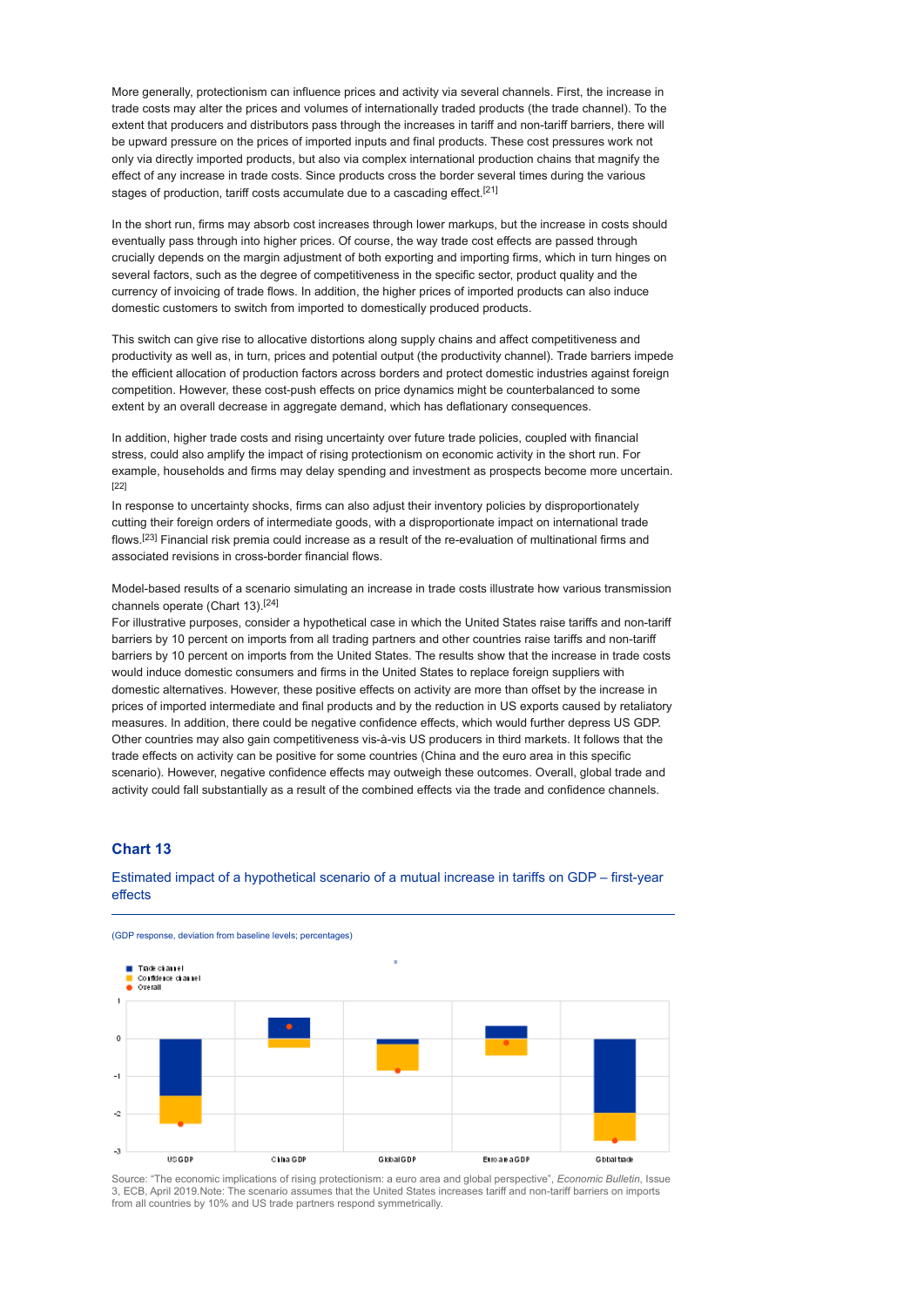# The international dimension of monetary policy transmission

So far, I have focused on how globalisation affects the propagation of domestic and external shocks. However, globalisation also shapes the transmission of monetary policy. From a conceptual perspective, monetary policy spillovers propagate via three channels: (i) an aggregate demand channel; (ii) a multifaceted financial channel; and (iii) an exchange-rate competitiveness channel. Recent research has highlighted the importance of understanding all three channels – the second and third channels in particular may not be as straightforward as presented in textbooks.

First, the aggregate demand channel is simply based on changes in import demand. Since contractionary monetary policy action curbs consumption and investment, it also entails lower demand for imports. This constitutes a negative demand shock for the rest of the world and is contractionary for trading partners.

Second, the financial channel works through the effect of domestic policy on foreign financial conditions. One dimension of the financial channel is based on the effect of the exchange rate on the local-currency valuation of foreign-currency denominated assets and liabilities. A country that is a net borrower on international financial markets in US dollars will experience a negative wealth effect when US monetary policy is tightened. This means that an exchange rate valuation wealth effect implies a contractionary monetary policy spillover. Such valuation effects can be particularly powerful when exchange rate fluctuations change the value of collateral denominated in foreign currency, and thereby affect borrowing and leverage.[25]

Again, given the dominance of the US dollar in global financial markets, spillovers from US monetary policy through this channel may be particularly sizeable.<sup>[26]</sup> This channel is especially important for emerging and developing economies, as these rely more on foreign-currency funding.

Another dimension of the financial channel operates through portfolio rebalancing.[27] In particular, cross-border portfolio balance effects arise from imperfect substitutability between short and long-term bond portfolios, as well as between domestic and foreign bonds within investors' portfolios.<sup>[28]</sup> Suppose that agents in each country can hold domestic and foreign short and long-term government bonds, but they cannot perfectly substitute among these four types of bonds. In this set-up, portfolio balance effects arise as yields react to changes in the relative supply of bonds. For example, a reduction in the relative supply of euro area long-term bonds due to asset purchases by the ECB leads to a decrease in long-term yields in the euro area. Since bond supplies directly affect the term premium, this occurs even when short-term rates are unchanged. In turn, the international portfolio re-balancing channel leads to a reduction in term premia and long-term yields in the rest of the world, as the ECB's asset purchases increase through portfolio rebalancing the demand for rest-of-the-world long-term bonds.

Of course, the degree of substitutability across bonds of different maturities and origins is crucial for the magnitude of spillovers from central bank asset purchases through the portfolio re-balancing channel. For example, a relatively low elasticity of substitution between short- and long-term bonds implies a sizeable domestic effect of the ECB's asset purchases on term premia, whereas a relatively high elasticity of substitution between domestic and rest-of–the-world bonds is key for generating large spillovers from to rest-of-the-world term premia. In fact, there is empirical evidence suggesting that portfolio re-balancing is an important conduit for spillovers from central bank asset purchases in large economies.[29] The financial channel of exchange rates and cross-border portfolio re-balancing are just two dimensions of a more complex of the more broadly defined financial channel of monetary policy spillovers, and quite some research – including at the ECB – is under way to shed more light on how monetary policy in systemic economies affects the rest of the world.

Third, the traditional exchange rate channel of monetary policy spillovers operates through changes in the relative prices of domestic and foreign goods. A monetary policy tightening generally causes the exchange rate to appreciate. To the extent that the relative prices of domestic and foreign goods are affected by the exchange rate appreciation, a monetary policy tightening at home elicits expenditure switching at home and abroad. Expenditure switching under the exchange rate channel of monetary policy spillovers thus rotates demand at home and abroad, but where and in which direction the rotation takes place depends on a string of factors.

Two factors that have received some attention recently are the invoicing currency of exports.[30] If export prices are sticky in domestic currency, an exchange rate appreciation makes domestic goods less competitive in world markets, shifting expenditure abroad and at home away from domestic goods. This traditional analysis is based on the Mundellian assumption of "producer currency pricing" (PCP).[31] Discussions about the external effects of policy actions in politics and the media are typically implicitly based on this assumption.

In contrast, if export prices are sticky in a foreign currency, the relative price of imports and domestically produced goods in terms of the currency of the importer is not affected by the exchange rate appreciation and exchange rate pass-through is incomplete. In this case, monetary policy spillovers through expenditure switching are muted. This latter case traditionally corresponds to the setting in which export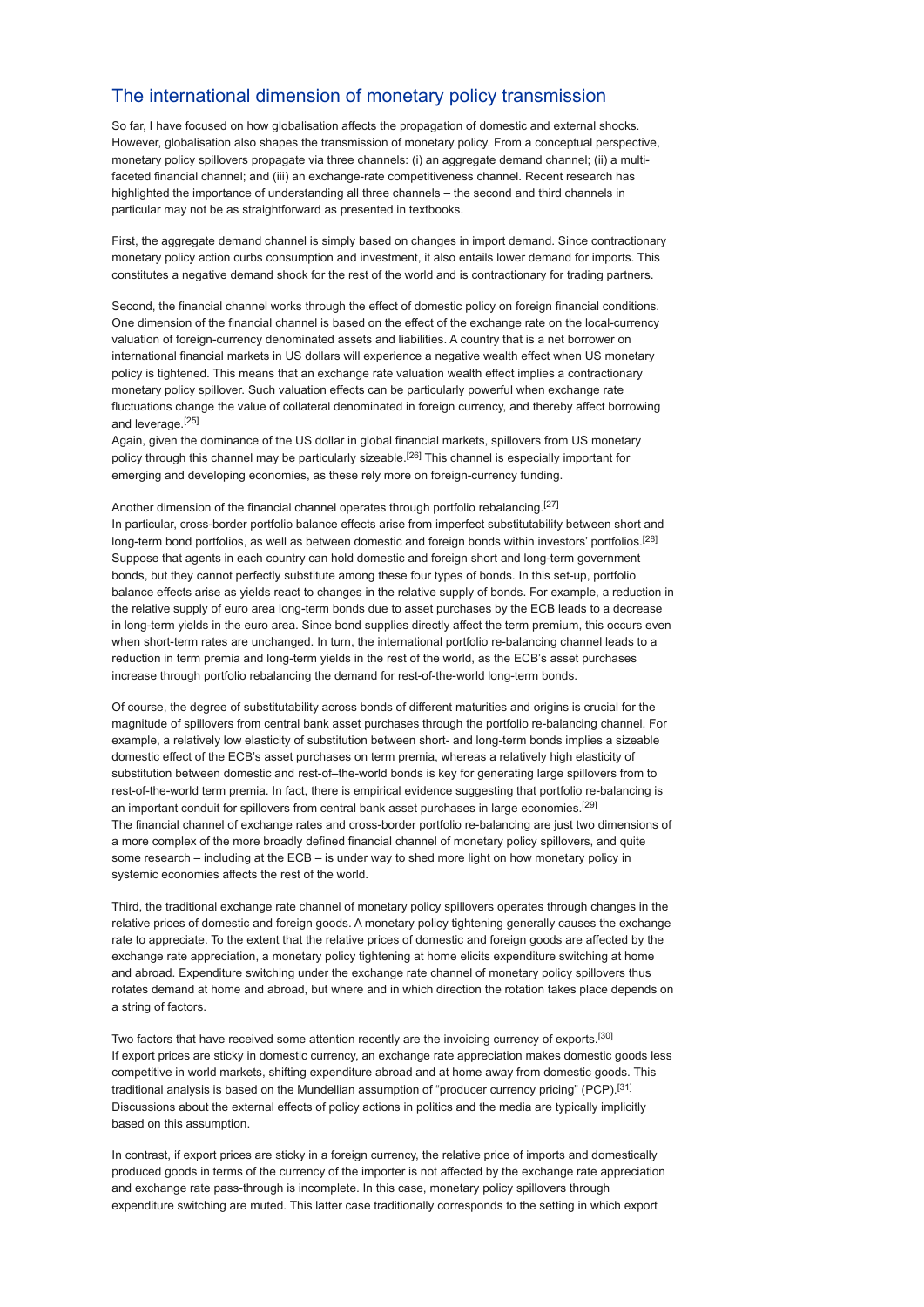prices are sticky in the currency of the importer, referred to as "local currency pricing" (LCP). More recently, emphasis has shifted to an alternative setting, namely one in which export prices are sticky in a dominant currency regardless of the trading partners involved, in particular the US dollar. This setting of "dominant currency pricing" (DCP) has particularly important implications for the global spillovers from US monetary policy.

The differences in monetary spillovers through expenditure switching under the exchange rate channel across these different invoicing settings can be illustrated by a scenario analysis using the structural model for the global economy used at the ECB.[32]

For example, a tightening in US monetary policy that is followed by a multilateral appreciation of the US dollar elicits a much stronger slowdown in global trade under DCP than under PCP (Chart 14).

The reason is that a larger share of global trade prices is sticky in US dollars under DCP, even if the related trade does not involve the United States. As a result, a larger share of global imports becomes more expensive in local currency terms in response to the appreciation of the US dollar, which elicits expenditure switching from imports to domestically produced goods.

# **Chart 14**



Model simulations of the impact of a US monetary policy shock in ECB-Global

Sources: Georgiadis, G. and S. Mösle, "Introducing dominant currency pricing in the ECB's global macroeconomic model", *International Finance*, *forthcoming* and ECB (2019), "The international role of the euro".

The emphasis on the importance of the currency in which export prices are sticky is not just an academic curiosity. In fact, as mentioned before, the US dollar is the dominant currency in global trade, notably also for transactions that do not involve the United States (Chart 15). Emerging economies, in particular, invoice the bulk of their imports and exports in US dollars. In Europe, the euro assumes a similar role for trade within the region.

### **Chart 15**

Currency invoicing patterns

(percentages)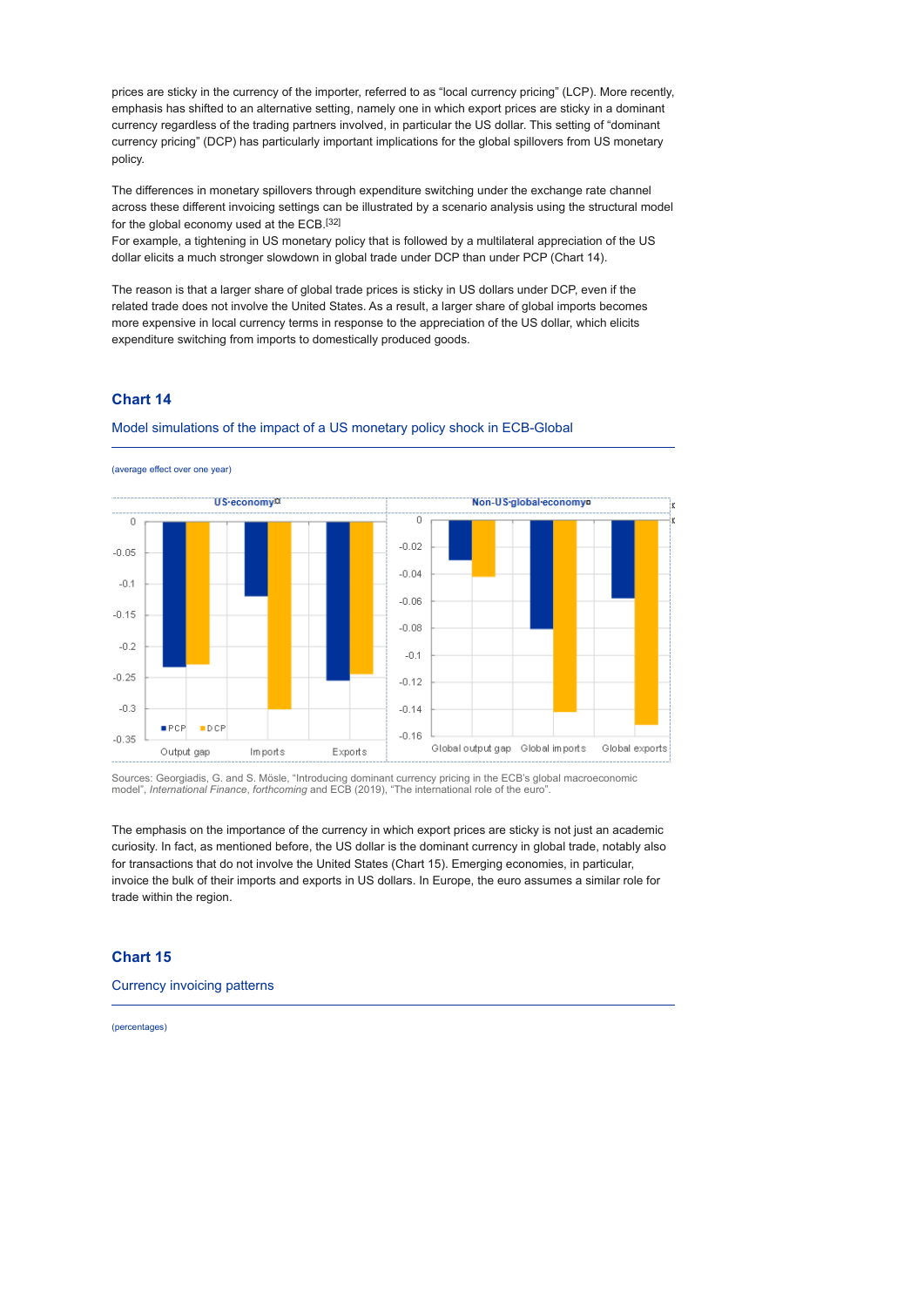

Sources: Gopinath, G. (2016), "The International Price System." Jackson Hole Symposium Proceedings, Eurostat and ECB staff calculations.Note: The data generally cover the time period from 1995 to 2012. AE = advanced economies; EME = emerging market economies.

There is some support for the model predictions of the importance of US dollar invoicing for monetary policy spillovers. The degree of exchange rate pass-through to import prices from bilateral changes in the US dollar is high, while movements of effective exchange rates excluding the US dollar are muted (Chart 16).[33]

### **Chart 16**

#### Exchange rate pass-through to import prices

(y-axis coefficient estimates with 90% confidence bands; x-axis: years)



Sources: BIS, OECD and ECB staff calculations. Notes: The chart is based on coefficients estimated in a regression of the changes in import prices on the changes in exchange rates and other controls using quarterly data and including country and time fixed effects. All variables are in logs. Import and export prices are calculated as unit value indices and include trade in both goods and services. Exchange rates are defined such that an increase implies a depreciation of the<br>domestic currency (in effective terms or against the US dollar). The NEER excluding the US dollar is residual from a country-by-country regression of the NEER on the bilateral exchange rate with the US dollar.

Furthermore, ECB research suggests that the output effects from a US dollar appreciation are larger for an economy receiving spillovers that features a higher export-import US dollar invoicing share differential: that is, a higher share of exports but a lower share of imports invoiced in US dollars (Chart 17). The mechanism at play is that net exports suffer more from a US dollar appreciation if a large share of the exports of the economy receiving the spillovers is invoiced in US dollars, since it implies stronger expenditure switching in its trading partners away from imports from the economy towards domestically produced goods in the rest of the world. In turn, net exports suffer less from US dollar appreciation if a large share of the imports of the economy receiving the spillovers is invoiced in US dollars, since it implies stronger expenditure switching away from imports from the rest of the world towards domestically produced goods.

### **Chart 17**

VAR estimates of the global real GDP spillovers from US dollar appreciation and export-import US dollar invoicing share differentials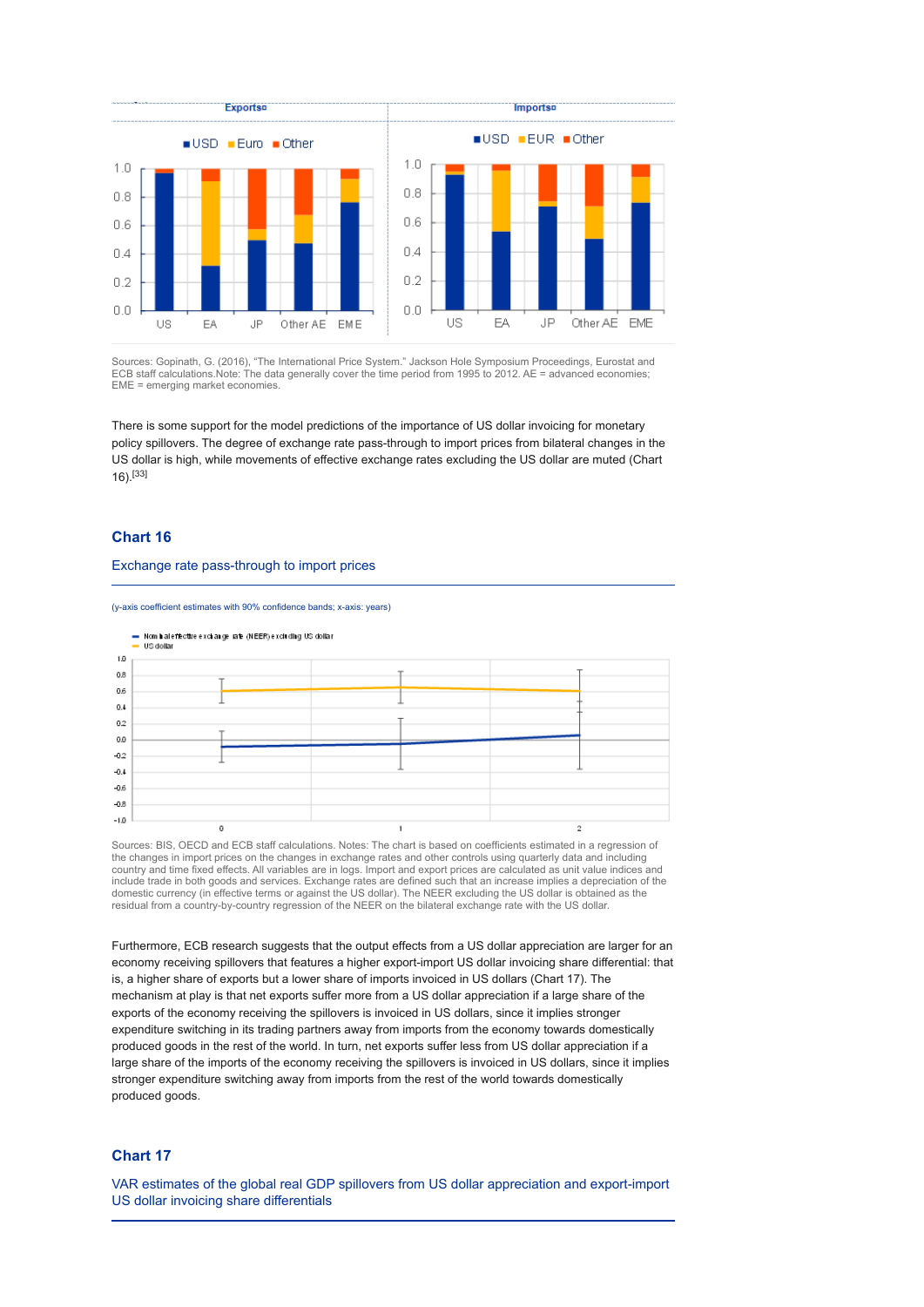

Source: Georgiadis, G and Schumann, B. (2019), "Dominant-currency pricing and the global output spillovers from US dollar appreciation*", ECB Working Paper*, No 2308.Note: The US dollar appreciation is induced by a positive demand shock in the United States in VAR models generally estimated for the time period from 1995 to 2018.

Against this conceptual background, let me focus on a policy-relevant empirical question: to what extent does monetary policy spill over between large economic areas, such as the United States and the euro area? Recent ECB research addresses this question, finding that US monetary policy has a larger effect on euro area financial markets than vice-versa (Chart 18).<sup>[34]</sup>

#### **Chart 18**

Estimated spillovers to euro area and US financial markets from Fed and ECB monetary policy tightening

|                                                                                                                | Fed-tightening#                                                                         | <b>ECB</b> -tightening¤                                                             |
|----------------------------------------------------------------------------------------------------------------|-----------------------------------------------------------------------------------------|-------------------------------------------------------------------------------------|
| Bond yields-<br>1-year-yield-of-<br>government-bonds,-<br>percentages¤                                         | 0.06<br>0.03<br>0.00<br>$-0.03$<br>$-0.06$<br>24<br>12<br>$\cdot \alpha$<br>o           | 0.06<br>0.03<br>0.00<br>$-0.03$<br>$-0.06$<br>12<br>24<br>n<br>0                    |
| Term spreads.<br>10-year-1-year-<br>spread of-<br>government-bonds,-<br>percentages¤                           | 0.05<br>0.03<br>0.01<br>$-0.01$<br>$-0.03$<br>$-0.05$<br>12<br>n<br>0<br>24             | 0.05<br>0.03<br>0.01<br>$-0.01$<br>$-0.03$<br>$-0.05$<br>12<br>$2\,4$<br>n<br>0     |
| Corporate bond<br>$s$ preads $\rightarrow$<br>below-investment-<br>grade, all-<br>maturities,-<br>percentages¤ | 0.40<br>0.20<br>0.00<br>$-0.20$<br>$-0.40$<br>12<br>$2\,\mathfrak{t}$<br>n<br>0         | 0.40<br>0.20<br>0.00<br>$-0.20$<br>$-0.40$<br>12<br>24<br>n<br>0                    |
| Stock prices-<br>index, 100 x log#                                                                             | 1.50<br>1.00<br>0.50<br>0.00<br>$-0.50$<br>$-1.00$<br>$-1.50$<br>12<br>$24\,$<br>n<br>0 | 1.50<br>1.00<br>0.50<br>0.00<br>$-0.50$<br>$-1.00$<br>$-1.50$<br>12<br>24<br>0<br>n |
| n                                                                                                              | months¤                                                                                 | months¤                                                                             |

Source: Ca' Zorzi, M. et al (2019), op. cit. Notes: The solid line shows the median spillover with 68% confidence bands. The left column shows the responses of euro area variables; the right column shows the responses of US variables. The corporate bond spread is defined as the option-adjusted spread between a corporate bond with BBB or lower investment grade rating and a government bond. The government bonds displayed are the German Bund for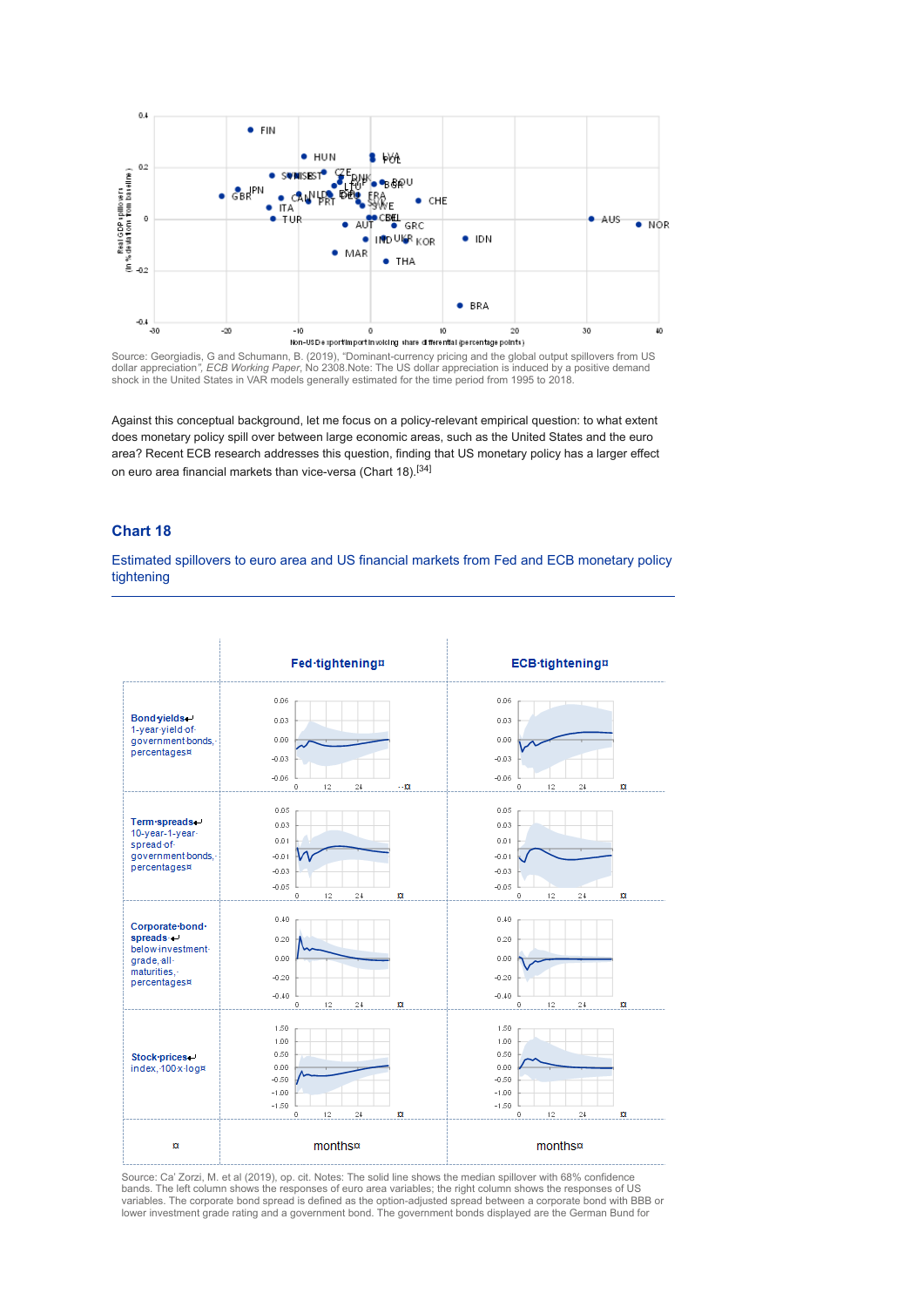the euro area and the Treasury bonds for the United States. The stock index shown for the euro area is the EuroStoxx 50; the index for the United States is the S&P500.

A similar picture emerges for monetary policy spillovers to emerging economies. Here, the estimates again indicate that only US monetary policy affects financial markets in emerging economies (Chart 19). As shown by Şebnem Kalemli-Özcan at the latest Jackson Hole conference, the evidence suggests that emerging economies are more vulnerable to spillovers from US monetary policy than advanced economies, since capital flows to the former group are more risk-sensitive.[35]

In particular, she shows that a tightening of US monetary policy is associated with an increase in risk premia in asset prices in emerging economies, while those in advanced economies are essentially unaffected.

### **Chart 19**

#### Estimated spillovers to global equity markets from Fed and ECB monetary policy tightening

|                                                                    | Fed-tightening¶                 | <b>ECB-tightening</b>           |
|--------------------------------------------------------------------|---------------------------------|---------------------------------|
| Stock prices in emerging markets.<br>MSCI-LC-EME-index, 100-x-logo | 2.00<br>1.00<br>0.00<br>$-1.00$ | 2.00<br>1.00<br>0.00<br>$-1.00$ |
|                                                                    | $-2.00$<br>24<br>o<br>12        | $-2.00$<br>24<br>12             |

Source: Ca' Zorzi, M. et al (2019), op. cit.Notes: The solid line shows the median impulse response with 68% bands.

While it may be that risk premia in advanced economies are not very sensitive to US monetary policy in general, these may nevertheless be affected by macro-financial conditions in emerging economies. The extent to which developments in emerging market economies reverberate in advanced economies depends on the extent to which policymakers in emerging economies employ countercyclical monetary and fiscal policies. A positive recent development is that the scope for countercyclical policies in many emerging economies has increased on the back of the development of local currency financial markets, the accumulation of substantial foreign reserves and a reduction in their net foreign-currency debt exposures.[36]

Finally, globalisation not only implies a greater potential for spillovers from shocks in one economy to the rest of the world, but also a greater potential for these spillovers to spill back to their origin. This is particularly important for those economies that generate the largest spillovers to the rest of the world. For example, and as discussed above, US monetary policy emits large spillovers to the rest of the world. If such large spillovers were accompanied by substantial spillbacks, the calibration of US monetary policy could incorporate these feedback loops. Similarly, the ECB also has to assess the quantitative significance of spillback mechanisms in setting monetary policy, which is the subject of ongoing research by ECB staff. [37]

Of course, the strength of these spillover-spillback loops also depends on the monetary policy reaction functions in emerging economies: the interdependencies in monetary policy run in both directions.[38]

# **The role of external factors in the current euro area slowdown**

Finally, let me illustrate the importance of globalisation for monetary policy by discussing how external factors have made a significant contribution to the current slowdown in the euro area economy and, as a result, to the downward adjustment in the projected path of inflation. In turn, the deterioration in the inflation outlook prompted the further accommodative measures that we adopted in our recent monetary policy meeting.

For several quarters now, we have been facing a slowdown that can, in part, be ascribed to external factors (Chart 20). While uncertainty about the future of the international trading system is doubtless a key contributor, other factors are also contributing to weak international trade, such as the rebalancing of the Chinese economy away from export-oriented manufacturing towards domestically-oriented services sectors, and a maturing tech cycle which has affected key Asian economies through closely integrated supply chains.<sup>[39]</sup>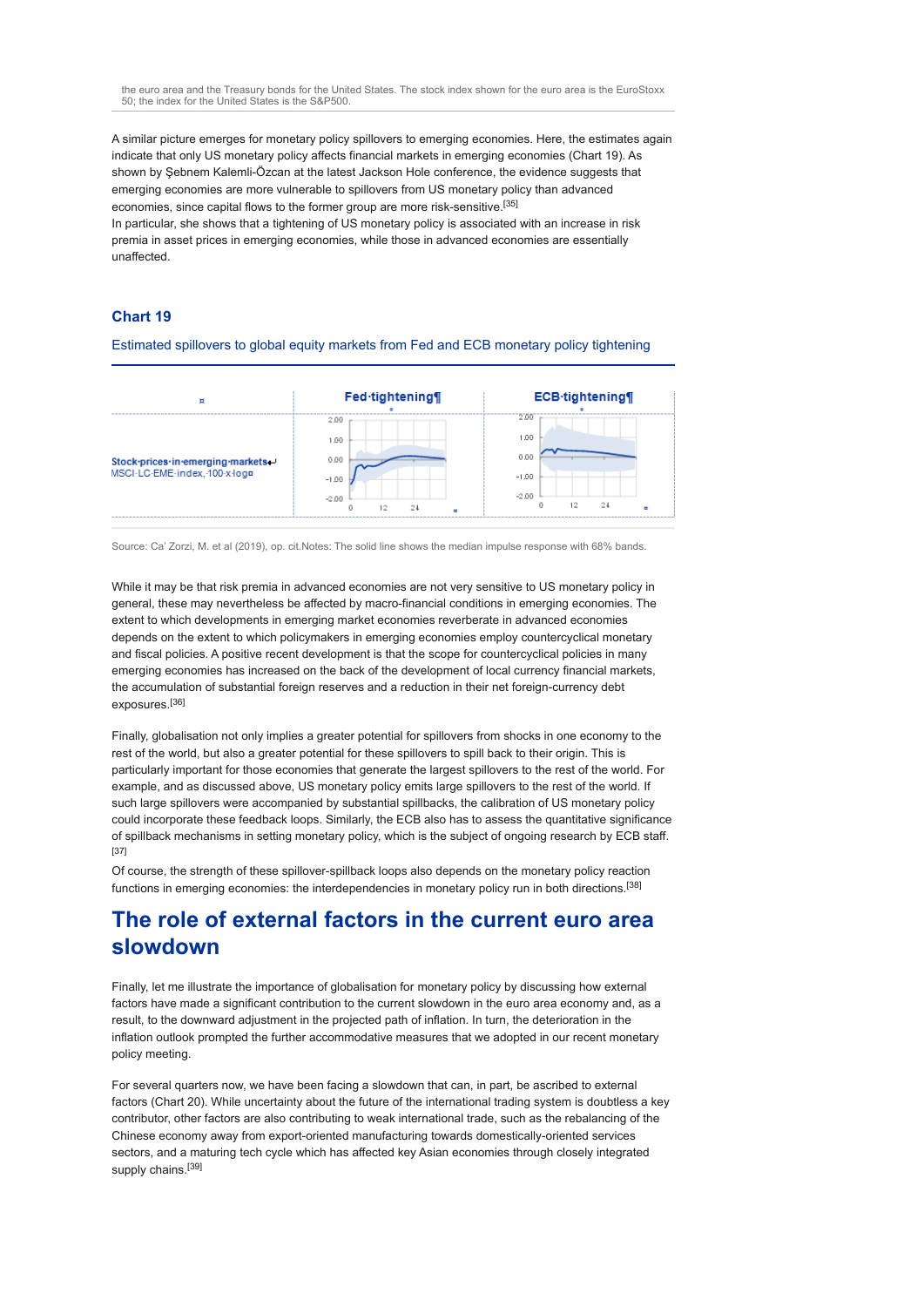### **Chart 20**

#### Euro area goods exports to countries outside the euro area

(volumes; 3-month moving averages, annual percentage changes; percentage point contribution)



Sources: Eurostat, ECB staff calculations. Note: July 2019 for the United States, China and Turkey and June 2019 for all other countries/regions.Latest observation: July 2019.

The international trade shock is especially relevant for the euro area manufacturing sector, given the high tradability of capital, intermediate and durable consumption goods. A geographical decomposition of the drivers of industrial production confirms this point, with external fluctuations playing a significant role in determining output in the euro area in the last eighteen months (Chart 21).

### **Chart 21**

Shock decomposition of euro area industrial production excluding construction



Sources: Eurostat, Markit and ECB calculations. Notes: Shocks to industrial production are identified using the absolute magnitude restriction method (see De Santis, R.A. and Zimic, S. (2018), "Spillovers among sovereign debt markets: Identification by absolute magnitude restrictions", *Journal of Applied Econometrics*, Vol. 33, pp. 727-747), which assumes that the effect of the shock on the domestic economy at the time of impact is larger in absolute value than the magnitude<br>of the foreign spillover. The PMI for world new export orders, which is a proxy for global trade, is countries' industrial production shocks with one lag. The overall sample period is from January 2007 to June 2019.

In contrast, the services sector has proved more resilient to recent global headwinds (Chart 22). The resilience of domestically-oriented services sectors points to continued robust domestic demand in the euro area. Still, potential risks of spillovers from weak manufacturing activity to the services sector need to be carefully monitored.

### **Chart 22**

Purchasing managers' index of manufacturing and services output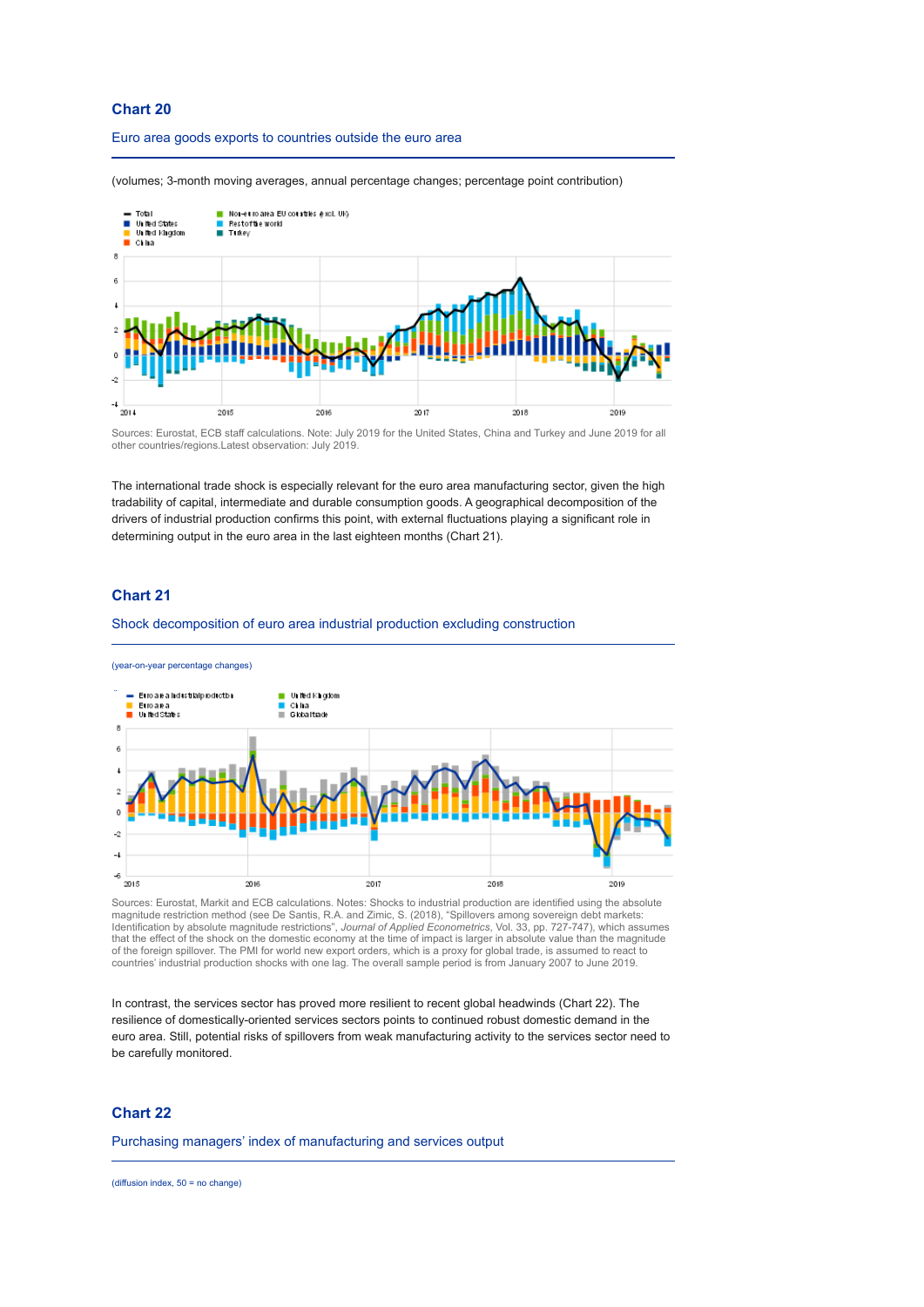

Source: Markit.Latest observation: August 2019.

The adjustment for the growth outlook has been accompanied by a downward revision in projected inflation over our forecast horizon. Since the end of last year, we have seen successive and significant downward revisions to the inflation outlook, bringing down the 2021 inflation projection from 1.8 percent to 1.5 percent. Although wage growth has picked up, firms are currently absorbing cost increases in lower profit margins (Chart 23). Especially in the manufacturing sector, it is plausible that the reluctance to raise prices may in part be attributed to the weak level of external demand. Taking a longer-term perspective, the persistent current account surplus of the euro area in recent years may also have acted to dampen inflationary pressures, in view of the importance of domestic demand in price dynamics.[40]

### **Chart 23**

#### GDP deflator and contributions



Sources: Eurostat and ECB staff calculations.Latest observation: Q2 2019.

External factors have also been influential in determining financial conditions in the euro area, which are crucial when deciding on the appropriate monetary stance. For instance, Chart 25 shows the joint movement in ten-year bond yields for the United States and Germany. Both markets have seen a considerable decline in yields during 2019. A possible interpretation of this joint movement is that investors have downgraded estimates of trend global growth prospects, which feeds into lower estimates of equilibrium real rates and a reduction in expected inflation rates. In turn, investors expect central banks to react (both now and in the future) to lower growth and downside inflation risks through accommodative policy rates and balance sheet policies. Finally, as discussed earlier, the common factor in bond yields is reinforced by international arbitrage, by which lower yields in one currency area also put downward pressure on yields in other currency areas.

Taken together, the combination of weakness in the externally-oriented manufacturing sector but resilience in the services sector means that we expect the euro area economy to continue growing, albeit at a slower pace. In parallel, the inflation momentum from strong domestic demand and an improving labour market is being partly offset by the downward revision to manufacturing and aggregate output. In view of this disruption to the inflation path, the ECB Governing Council decided to strengthen its accommodative policy stance in its September meeting.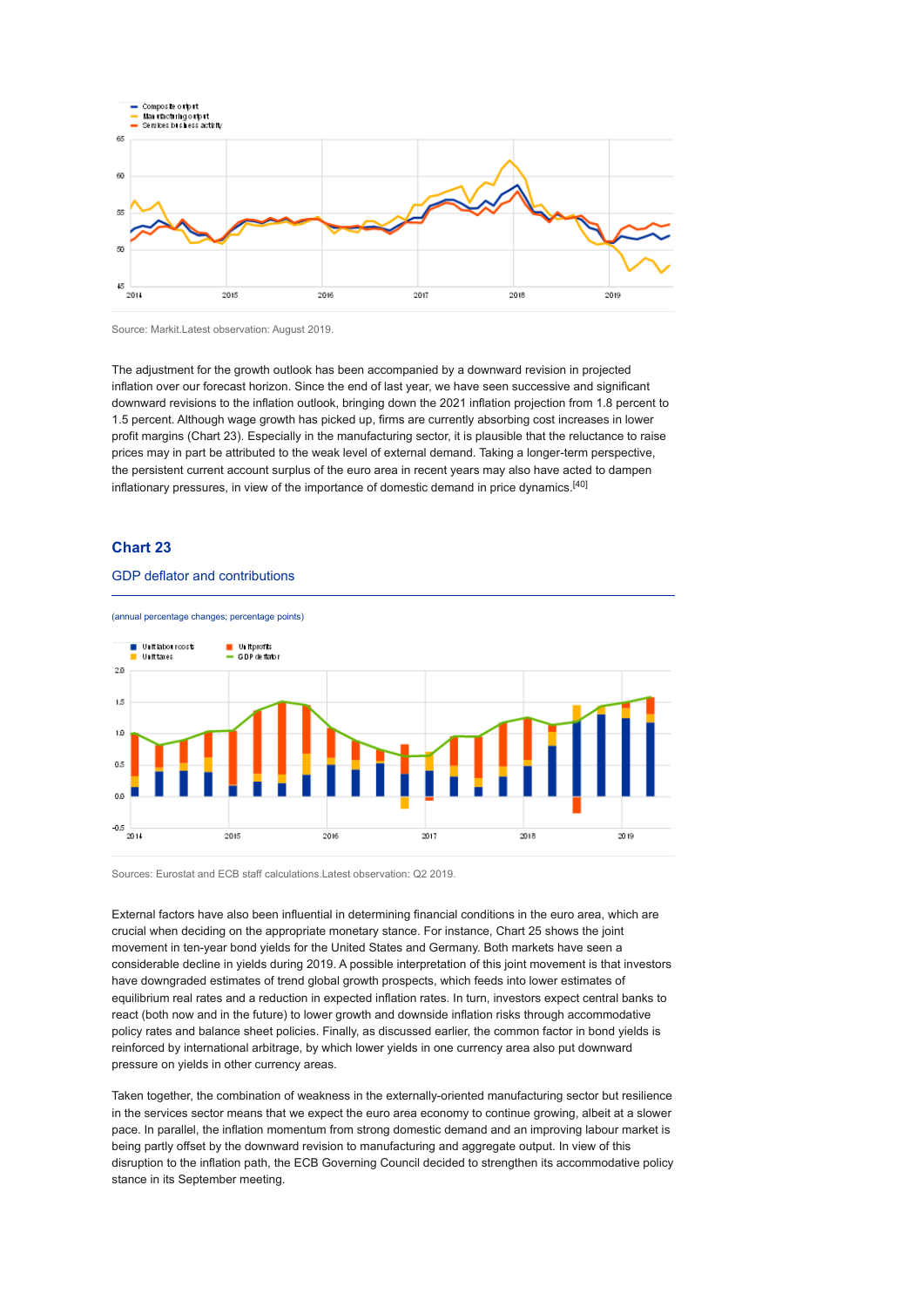### **Chart 25**

#### Euro area and US long-term yields

#### (percentages)



# **Conclusion**

In summary, the current economic situation vividly illustrates how global macroeconomic and financial developments can play a central role in influencing monetary policy decisions, even for major central banks. Simply put, global developments cannot be ignored, to the extent that external factors filter through to the outlook for domestic growth and inflation. Accordingly, globalisation requires central banks to pay increased attention to how foreign factors spill over to the domestic economy and financial system. At the same time, in the other direction, it is also necessary to incorporate the feedback loops by which domestic monetary policy decisions affect the global economy and global financial conditions, which in turn spill back to the domestic macro-financial configuration.

Finally, the international interdependencies in monetary policy decisions have been extensively studied in the context of the potential gains from international policy coordination and recently re-assessed in the light of the strength of the forces of globalisation and the low real interest rate environment.<sup>[41]</sup> While formal arrangements for routine international coordination in monetary policy are difficult to reconcile with the domestic mandates of central banks, they have shown their capacity for joint action during crisis periods. In addition, the quality of monetary policy decisions is enhanced by the extensive sharing of information and analysis throughout the global central banking community, through international fora such as the regular Basel meetings of the Bank for International Settlements and other multilateral organisations.

[1] I would like to thank Michele Ca' Zorzi, Georgios Georgiadis and Ine Van Robays for their contributions to this speech.

[2] USD 300 billion corresponds to around 7% of total US imports and exports, including oil-related shipments.

[3] My focus today is on the interlinkages between the euro area and the rest of the world. Of course, cross-border integration is extensive within the euro area, in relation to both trade and financial integration. Indeed, the economic motivation for the creation of the euro was closely intertwined with the broader project to develop close economic and financial ties among the member countries. For recent discussions of this point, see Lane, P. R., (2019), "Globalisation: A Macro-Financial Perspective", Geary Lecture 2019, *The Economic and Social Review*, vol. 50(2), pp. 249-263 and Lane, P. R., (2019), "Macrofinancial Stability and the Euro", *IMF Economic Review*, vol. 67(3), pp. 424-442.

[4] Of course, the convergence process is heavily influenced by globalisation through the specialisation gains from international trade and international knowledge spillovers, among many other mechanisms. It is beyond the scope of this lecture to analyse the implications of globalisation for the development process.

[5] Lane, P. R. and Milesi-Ferretti, G.-M. (2018), "The External Wealth of Nations Revisited: International Financial Integration in the Aftermath of the Global Financial Crisis", *IMF Economic Review*, vol. 66(1), International Monetary Fund, March, pp. 189-222.

[6] McCauley, R. N., Bénétrix, Agustín S., McGuire, P. and von Peter, G., 2019. "Financial deglobalisation in banking?," *Journal of International Money and Finance*, Elsevier, vol. 94(C), pp. 116-131.

[7] Ca' Zorzi, M., Dedola, L., Georgiadis, G., Jarociński, M., Stracca, L. and Strasser, G. (forthcoming), "Monetary Policy and its Transmission in a Globalised World", ECB discussion paper.

[8] Habib, M. and Venditti, F. (2019), "The global capital flows cycle: structural drivers and transmission channels", *Working Paper Series*, No 2280, ECB. See also the research programme of Helene Rey that has documented how international financial flows and international financial intermediaries contribute to a global common component in the financial cycle.

[9] On the global savings glut hypothesis, see Bernanke, B. (2005), "The global saving glut and the U.S. current account deficit", speech delivered at the Sandridge Lecture, Virginia Association of Economists, Richmond. For the impact of foreign inflows of international capital flows on US yields, see Warnock, F. E. and Warnock, V. C. (2009), "International capital flows and US interest rates", *Journal of*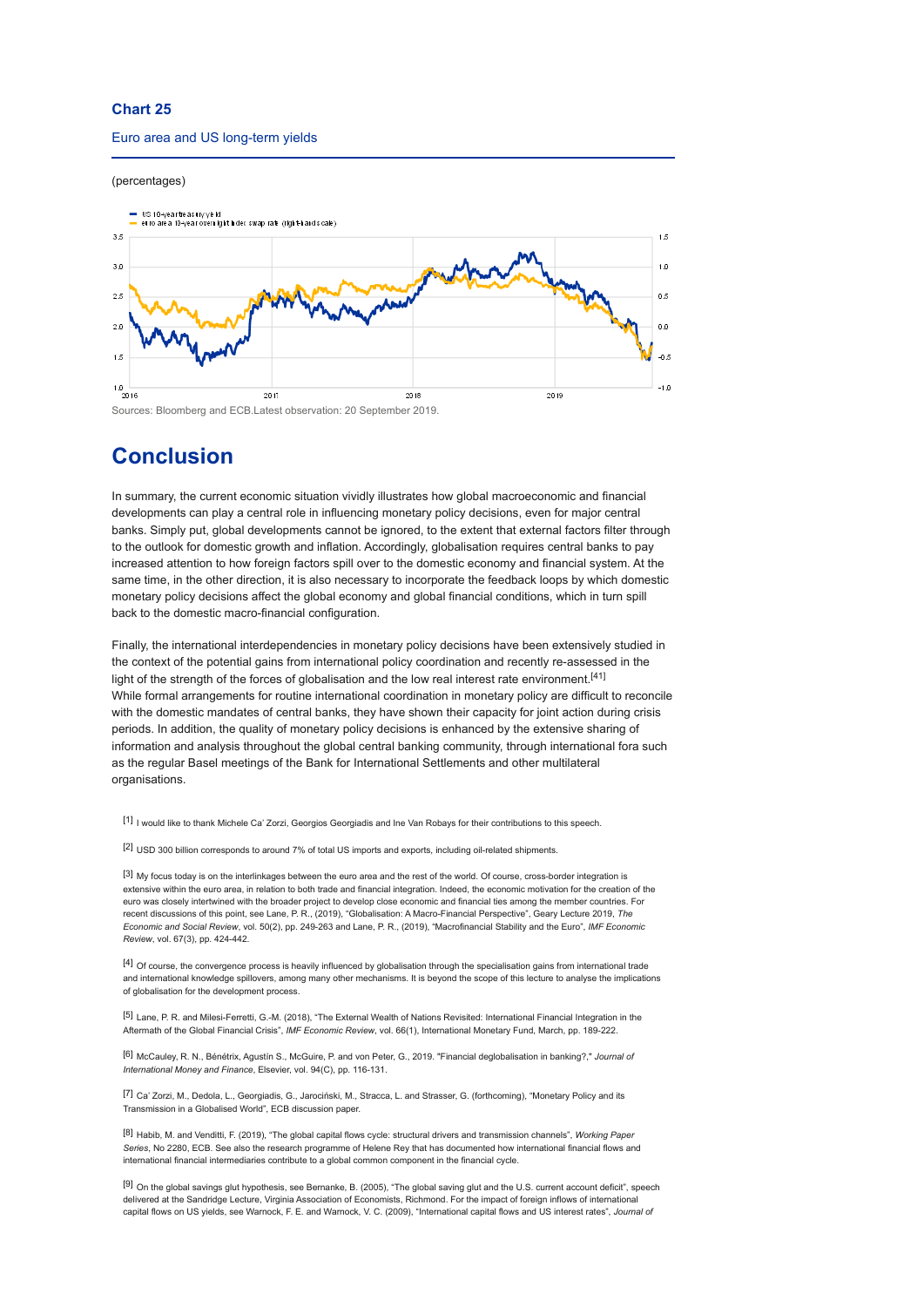*International Money and Finance*, Vol. 28, pp. 903-19. For the impact of increased holdings of euro area debt securities yields, see Carvalho, D. and Fidora, M. (2015), "Capital inflows and euro area long-term interest rates", *Journal of International Money and Finance*, vol. 54, pp. 186-204.

[10] Forbes, K. (2019), "Has globalization changed the inflation process?", *BIS Working Papers*, No 791, Bank for International Settlements.

[11] Kamber, G. and Wong, B. (2018), "Global factors and trend inflation," *BIS Working Papers,* No 688, Bank for International **Settlements** 

[12] Feldstein, M. and Horioka, C. (1980), "Domestic Saving and International Capital Flows.", *The Economic Journal*, Vol. 90, pp. 314- 329 and Summers, L. H. (1988), "Tax Policy and International Competitiveness", in Frankel, J. (ed.), *International Aspects of Fiscal Policies*, University of Chicago Press, pp. 349-386.

[13] For an interesting discussion, see the speech by Mark Carney at this year's Jackson Hole symposium, "The growing challenges for monetary policy in the current international monetary and financial system".

[14] See Lane, P. R., (2019), *IMF Economic Review*, op. cit.

[15] See Lane, P. R., (2019), *The Economic and Social Review*, op. cit.

[16] See Lane, P. R. (2019), *The Economic and Social Review*, op. cit.

[17] A shock is introduced that reduces the demand for domestic exports by foreigners. Of course, the external sector can also play a stabilising role in the event of an asymmetric domestic shock. This was the case during the global financial crisis, with the domestic shocks in advanced economies counter-balanced by the greater resilience of emerging and developing economies (especially China).

[18] In these simulations, reactive monetary policy follows a policy rule for the short-term interest rate and does not consider unconventional tools such as the use of forward guidance on interest rates or net asset purchases that have proven effective in the pursuit of the central bank's objective when approaching the effective lower bound.

[19] See Carney, M. (2017), "[De]Globalisation and inflation", 2017 IMF Michel Camdessus Central Banking Lecture; and Carney, M. (2018), "From Protectionism to Prosperity," speech held at Northern Powerhouse Business Summit – Great Exhibition of the North.

[20] See Barattieri, A., Cacciatore, M. and Ghironi, F. (2018), "Protectionism and the Business Cycle", *NBER Working Paper*, No 24353, National Bureau of Economic Research, February; and Furceri, D. et al. (2018), "Macroeconomic Consequences of Tariffs", *NBER Working Paper*, No 25402. Of course, shocks to supply also induce demand shocks, since firms and households adjust expenditure plans to the downgraded outlook for incomes and production.

[21] See Cappariello, R., Franco-Bedoya, S., Gunnella, V. and Ottaviano, G. I. P. (forthcoming). In the context of a multi-country, multisector general equilibrium model, they show that, as global value chain relations intensify, the effects of trade cost shocks are amplified. The amplification effects crucially depend on global value chain-related components of trade.

[22] See Bloom, N. (2009), "The Impact of Uncertainty Shocks", *Econometrica*, Vol. 77, No 3, May; and Handley, K. and Limão, N. (2015), "Trade and Investment under Policy Uncertainty: Theory and Firm Evidence", *American Economic Journal: Economic Policy*, vol. 7(4), pp.189-222.

[23] See Novy, D. and Taylor, A. M. (2014), "Trade and Uncertainty", *CEPR Discussion Papers*, No 1266, Centre for Economic Performance, The London School of Economics and Political Science, May; and Handley, K. and Limão, N. (2015), ibid.

[24] The IMF's Global Integrated Monetary and Fiscal Model, in combination with ECB-Global, are employed to investigate effects over the medium-term horizon. See Cœuré, B., "The consequences of protectionism", panel contribution at the 29th edition of the workshop "The Outlook for the Economy and Finance", "Villa d'Este", Cernobbio, 6 April 2018, and Gunnella, V. and Quaglietti, L. (2019), "The economic implications of rising protectionism: a euro area and global perspective", *Economic Bulletin*, Issue 3, ECB; and Dizioli, A. G. and van Roye, B. (2018), "Macroeconomic implications of increasing protectionism", *Economic Bulletin*, Issue 6, ECB.

[25] Bruno, V. and Shin, H. S. (2015), "Cross-border Banking and Global Liquidity", *Review of Economic Studies,* vol. 82(2), pp. 535-564 describe the consequences of the correlation between US dollar exchange rates and the leverage of global banks. They refer to this relationship between domestic and global financial conditions as the "risk-taking channel of [local] currency appreciation". For empirical evidence, see: Kearns, J. and Patel, N. (2016), "Does the Financial Channel of Exchange Rates Offset the Trade Channel? ", *BIS Quarterly Review*; Hofmann, B. and Peersman, G. (2017), "Monetary Policy Transmission and Trade-offs in the United States: Old and New", *BIS Working Paper*, No 649; and Avdjiev, S., Koch, C., McGuire, P. and von Peter, G. (2018), "Transmission of monetary policy through global banks: whose policy matters?," *Journal of International Money and Finance*, vol. 89, pp. 67-82.

[26] A number of studies explore the emergence of international, dominant and reserve currencies. See, for example: Maggiori, M. (2017), "Financial intermediation, international risk sharing, and reserve currencies", *American Economic Review*, 107(10), pp. 3038-71; Eren, E. and Malamud, S. (2018), "Dominant Currency Debt", *Swiss Finance Institute Research Paper,* No 18-55; Gopinath, G. and Stein, J. C. (2018), "Banking, Trade, and the making of a Dominant Currency", NBER Working paper, No. 24485; Mukhin, D. (2018), "An equilibrium model of the International Price System.", 2018 Meeting Papers, No. 89, Society for Economic Dynamics.

[27] See Alpanda, S. and Kabaca S. (2019), "International Spillovers of Large-Scale Asset Purchases," *Journal of the European Economic Association*, in press; Kolasa, M. and Wesolowski G. (2018), "International spillovers of quantitative easing," *ECB Working Paper,* No 2172.

[28] See Vayanos, D. and J.L. Vila (2009), "A Preferred-Habitat Model of the Term Structure of Interest Rates," *NBER Working Paper*, No 15487 for a model treatment of how the presence of preferred-habitat investors gives rise to bond-supply effects on term premia. Consistent with this theory Eser, F., W. Lemke, K. Nyholm, S. Radde and A. Vladu (2019), "Tracing the impact of the ECB's asset purchase programme on the yield curve," ECB Working Paper, No 2293, quantify term premia effects of the ECB's asset purchases programme for the euro area, in line with Li, C. and M. Wei (2013), "Term Structure Modeling with Supply Factors and the Federal Reserve's Large-Scale Asset Purchase Programs," *International Journal of Central Banking*, vol. 9(1), pp. 3-39, and Ihrig, J., Klee, E., Li, C., Wei, M. and J. Kachovec (2018), "Expectations about the Federal Reserve's Balance Sheet and the Term Structure of Interest Rates," *International Journal of Central Banking*, vol. 14(2), pp. 341-391, for the US.

[29] Cœuré B. (2018), "The international dimension of the ECB's asset purchase programme: an update," speech held at a conference on "Exiting Unconventional Monetary Policies", organised by the Euro 50 Group, the CF40 forum and CIGI, Paris, 26 October 2018; Koijen, R., Koulischer, F., Nguyen, B. and M. Yogo (2017), "Euro-Area Quantitative Easing and Portfolio Rebalancing," *American Economic Review Papers & Proceedings*, vol. 107(5); Koijen, R., Koulischer, F., Nguyen, B. and M. Yogo (2019), "Inspecting the Mechanism of Quantitative Easing in the Euro Area," *NBER Working Paper*, No. 26152; Bergant, K., Fidora, M. and M. Schmitz (2018),